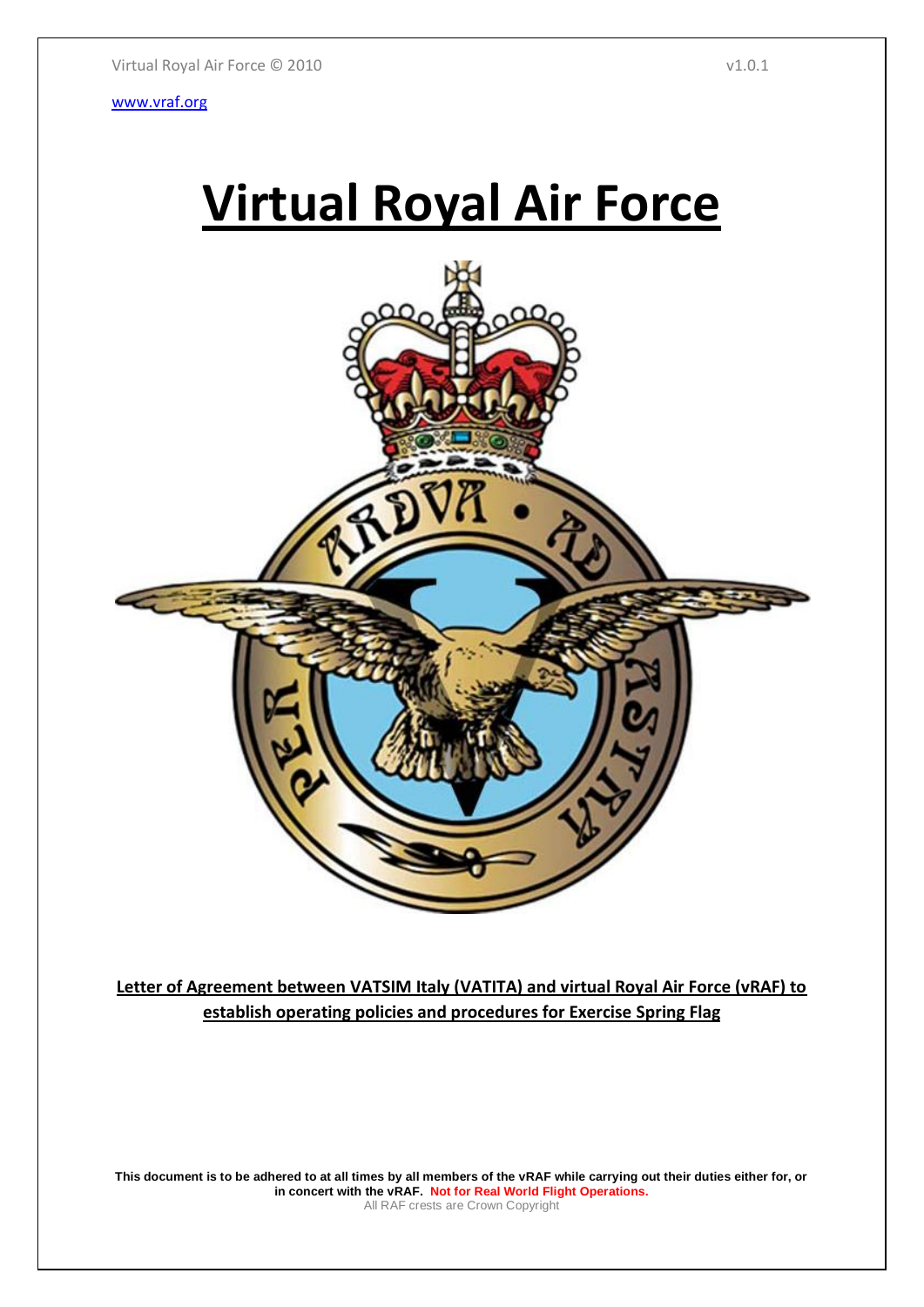# **Document Changelog**

| Version | Change(s)                                          |
|---------|----------------------------------------------------|
| 1.0.0   | <b>New Document</b>                                |
| 1.0.1   | Squawk codes brought inline with VATEUD free codes |
|         |                                                    |
|         |                                                    |
|         |                                                    |
|         |                                                    |
|         |                                                    |

**This document is to be adhered to at all times by all members of the vRAF while carrying out their duties either for, or in concert with the vRAF. Not for Real World Flight Operations.** All RAF crests are Crown Copyright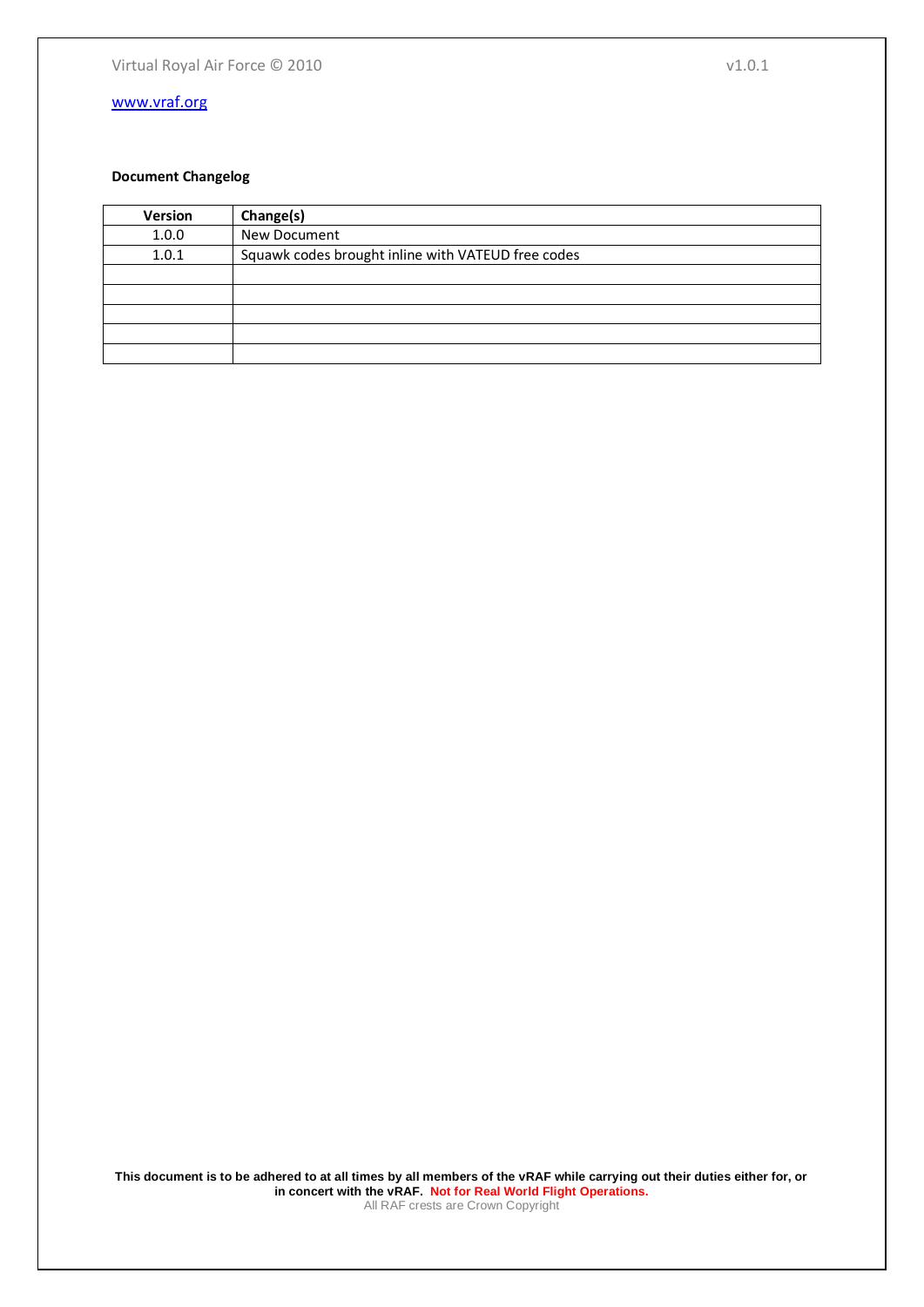# **Purpose**

This Letter of Agreement between VATSIM Italy (VATITA) and virtual Royal Air Force (vRAF) is to establish operating policies and procedures for Exercise Spring Flag

### **Establishes**

Provision for usage of dedicated Special Use Airspace within the Rome FIR/UIR during Exercise Spring Flag

### **Introduction**

"Spring Flag" is an air combat and ground attack exercise based from Decimomannu Airbase on Sardinia.

This LOA has been developed to establish procedures for these exercises.

### **Cancellation**

This LOA will remain in effect until replaced by a revision that has been mutually agreed upon by both parties, or until it is cancelled by either party, with a minimum of thirty (30) days notice provided.

# **Distribution**

- vRAF Staff
- vRAF Pilots  $\bullet$
- VATITA Staff  $\bullet$
- $\bullet$ VATITA Controllers
- VP VSOA For Reference

#### **Policies**

Neither party can dictate or strike to change either parties policies and guidelines set forth within their charters. Additions, modifications and deletions to this LOA shall be done per mutual agreement by both VATITA and the vRAF.

#### **Contacts**

The primary contacts relating to this LOA are:

- vRAF Deputy Commander In Chief (Operations) [Operational Contact] [dcinc\\_ops@vraf.org](mailto:dcinc_ops@vraf.org)
- vRAF Air Officer Commanding [Document Signatory] [aoc@vraf.org](mailto:aoc@vraf.org)
- VATITA-VATITA director [Signatory & Operational Contact] [director@vatita.net](mailto:director@vatita.net)  $\bullet$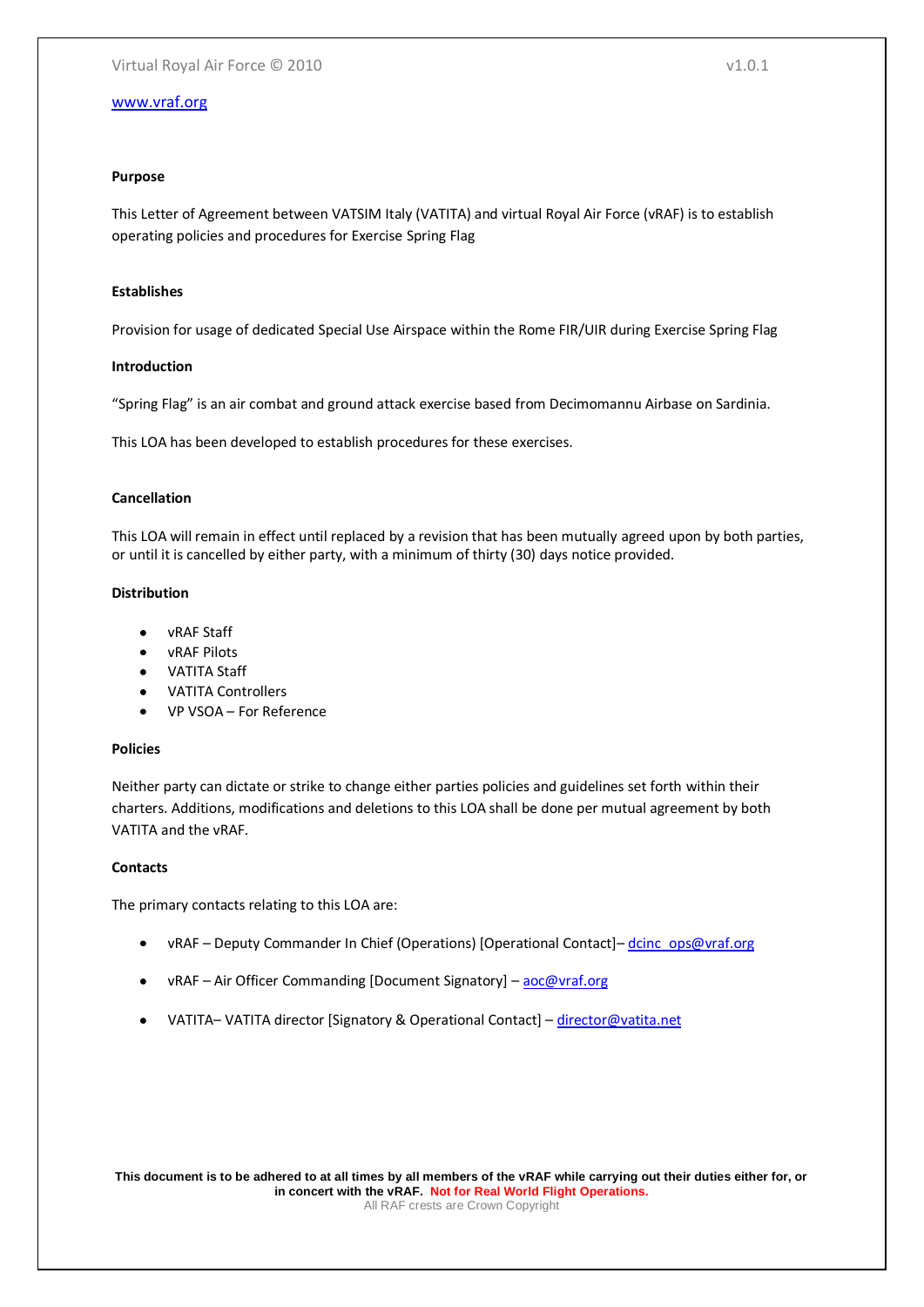In accordance with applicable VATSIM and VATSIM Special Operations Administration policies, this document establishes procedures for the use of the below listed Aerodromes and annotated Special Use Airspace (SUA) between VATITA, herein "The Controlling Agency", and the virtual Royal Air Force (vRAF), herein "The Using Agency":

- The Following SUAs (Locations indicated on chart at Appendix A)
	- o **Danger Area LID040A**
	- o **Danger Area LID040B**
	- o **Danger Area LID114A**
	- o **Danger Area LID114B**
	- o **Restricted Area LIR39**
	- o **Restricted Area LIR59**
	- o **Restricted Area LIR110**
	- o **AAR Corridor Alpha**

# **Planned squawk code and frequencies**

For ease of identifying traffic involved in operations, a block of squawk codes has been set aside.

o Exercise aircraft: 6320 – 6377

All aircraft will be required to contact the appropriate civil ATC authority where applicable. Whilst operating within the exercise areas, aircraft must maintain radio contact with the exercise commander or any AWACS aircraft via a discrete frequency. Should a non-participating aircraft not be able to remain clear, this must be passed to the exercise commander / AWACS aircraft immediately.

Any aircraft wishing to transit between exercise areas through controlled airspace must be pre-coordinated by the exercise commander /AWACS and, where requested, must establish contact with the civil controller.